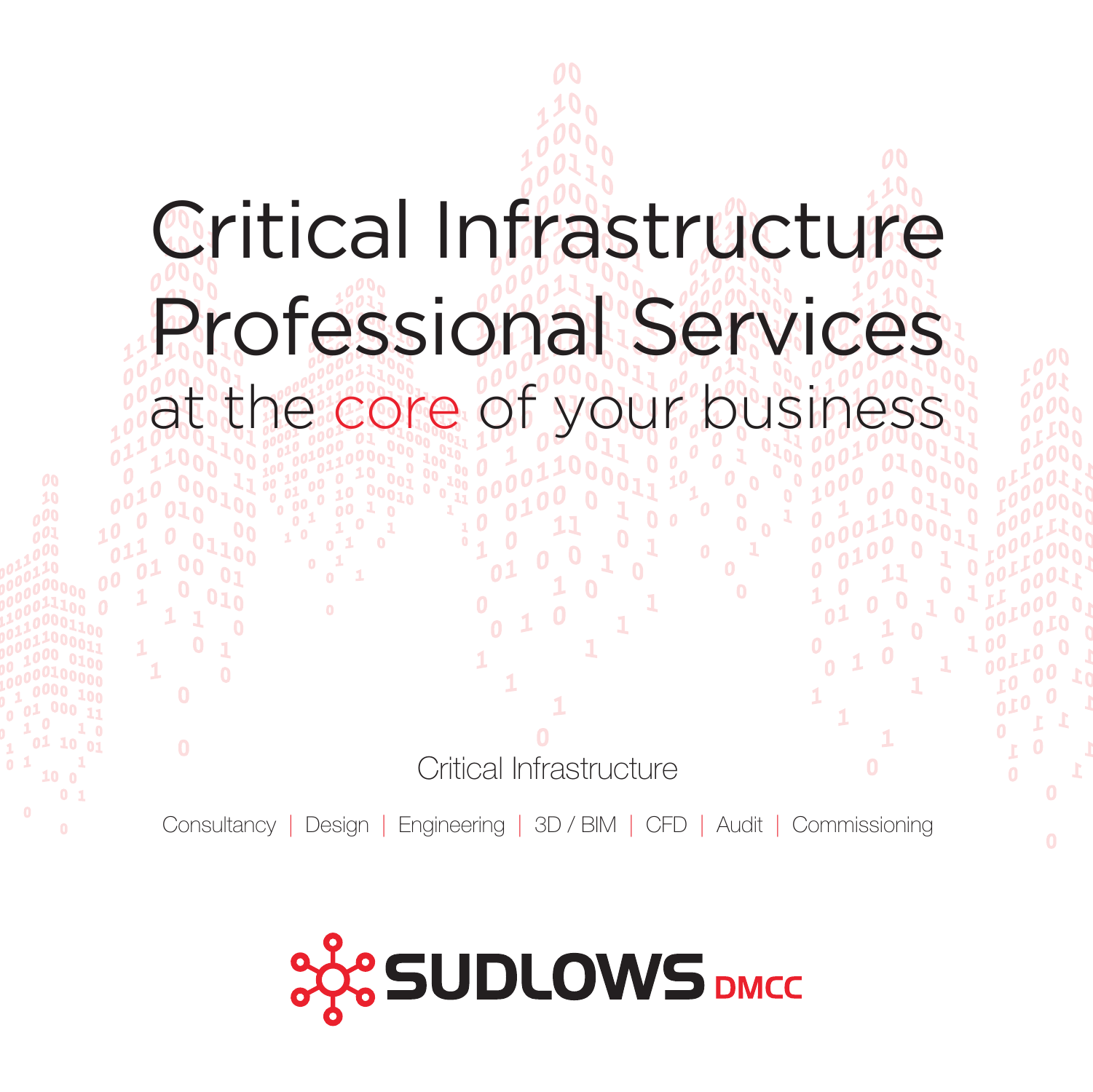# Sudlows Professional Services.

| About Us                                                | 02 |  |  |  |
|---------------------------------------------------------|----|--|--|--|
| Service Wheel                                           | 03 |  |  |  |
| Data Centre Strategy                                    | 05 |  |  |  |
| Infrastructure Audit & Operations                       | 07 |  |  |  |
| Data Centre Design & Consultancy                        | 08 |  |  |  |
| 3D Modelling / BIM / CFD                                | 09 |  |  |  |
| Design Peer Review                                      | 11 |  |  |  |
| <b>Site Quality Assurance</b>                           | 12 |  |  |  |
| Testing & Commissioning Management                      | 13 |  |  |  |
| <b>Technical Documentation &amp; Facility Operation</b> | 14 |  |  |  |
| $01 \setminus 02$                                       |    |  |  |  |

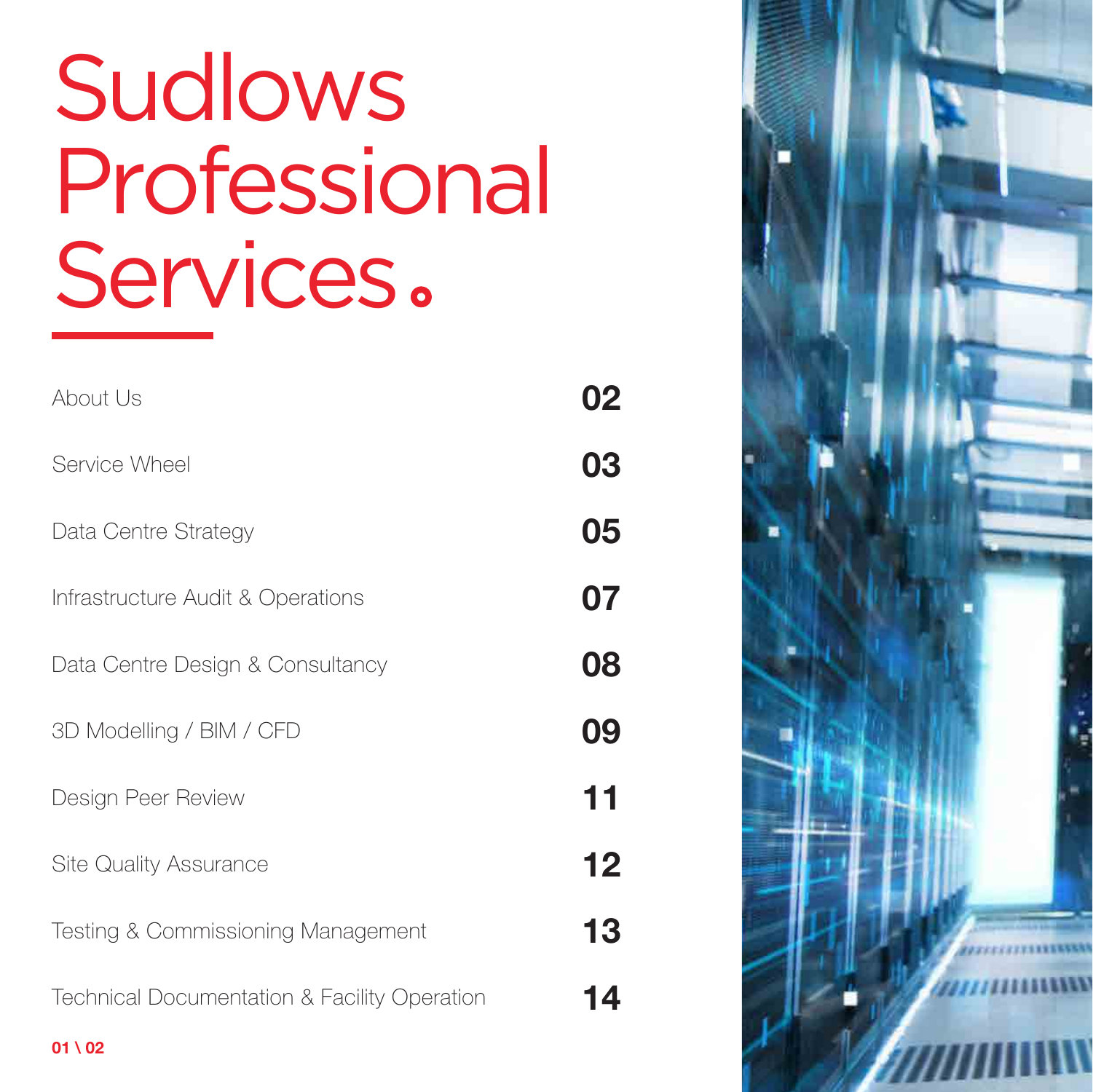

# About Us

#### **Sudlows DMCC's Professional Services are structured to provide support, expertise and management to navigate through the entire life-cycle of your critical facility.**

Sudlows DMCC is an award-winning critical infrastructure specialist formed around Design & Consultancy, Auditing, and Professional Services.

Established in Dubai in 2014, the company has quickly established itself as the consultancy of choice for Critical M&E and data centre projects across the MEA region.

Our highly qualified staff of engineers and consultants provide bespoke technology road maps that enhance, improve and ensure every critical facility operates to the highest levels of international standards of resilience, sustainability and energy efficiency.

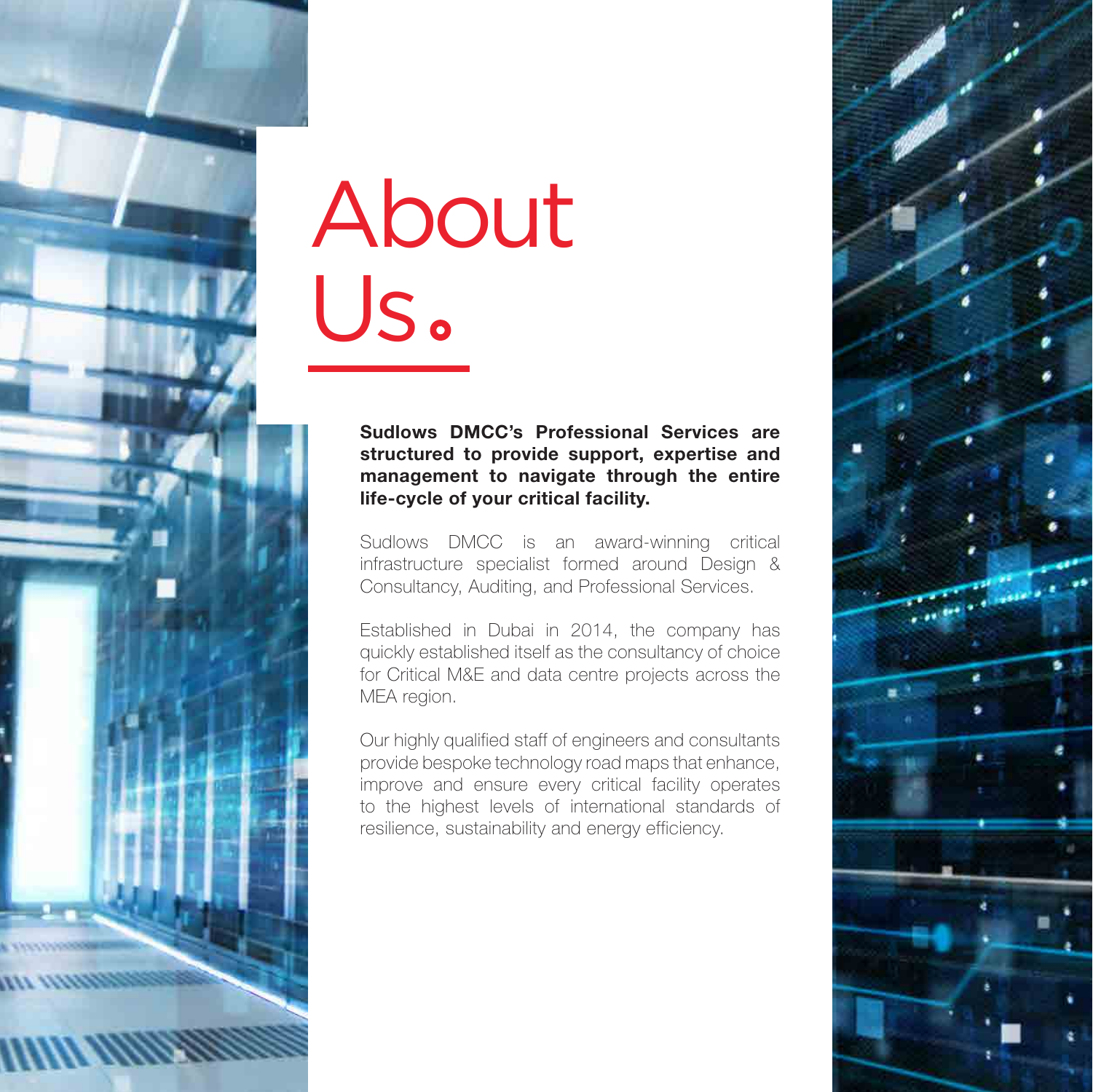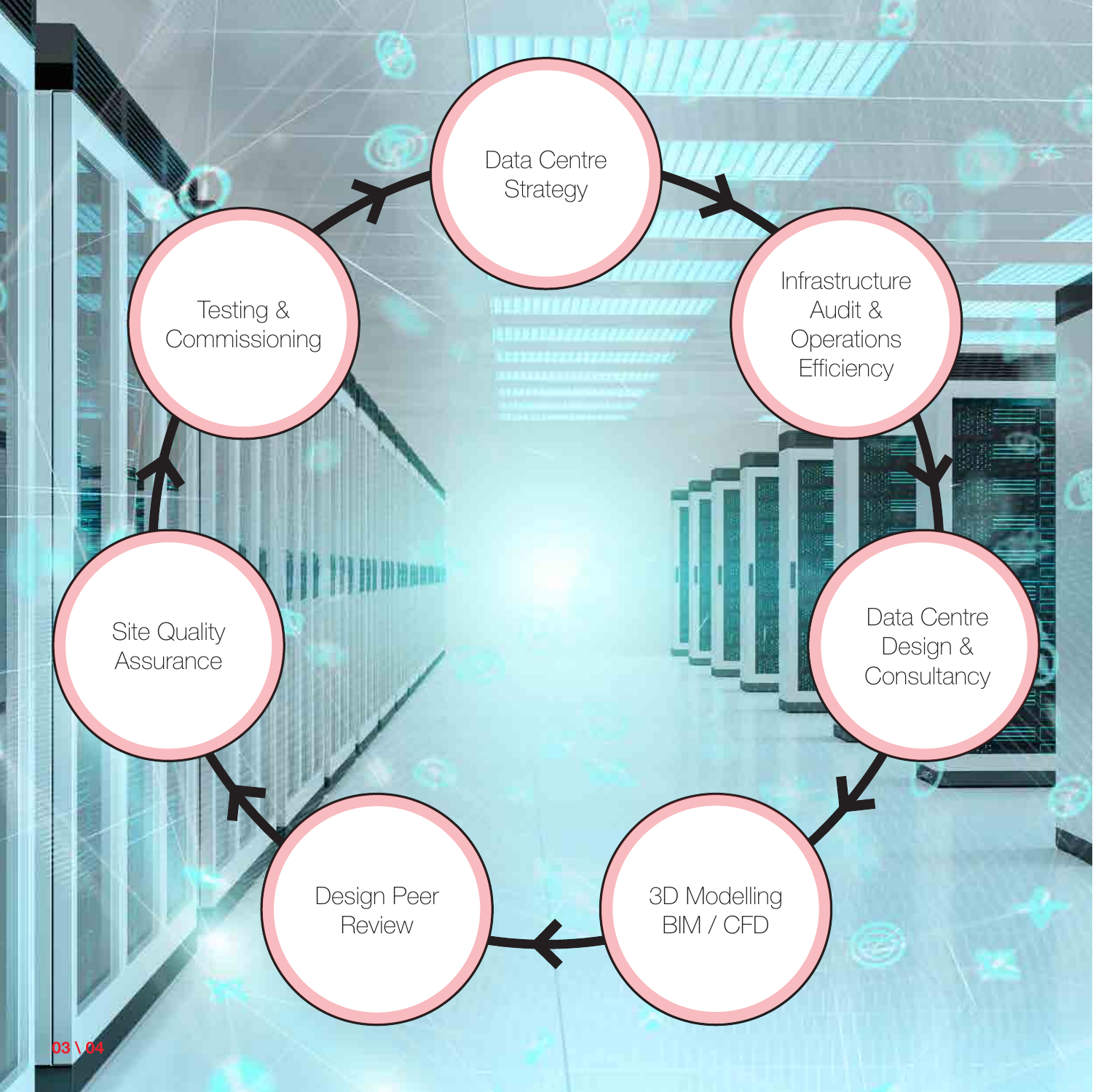#### **Sudlows' Professional Services are structured to provide support, expertise and management to navigate through the entire life-cycle of your critical facility.**

Our Data Centre Consultants will guide you through every critical stage, from preliminary feasibility assessment through to final testing and commissioning. Every aspect of our technical services are designed and carried out by our team of award-winning experts.

As critical infrastructure specialists, we have both the knowledge and experience of the latest technologies and a thorough understanding of all aspects of a critical facility, data centre or server room.

Building on these strengths enables Sudlows to maximise the benefits at the early Audit, Feasibility and Design stages and to understand the weaknesses during the final Testing and Commissioning stage. We are able to deliver significant Return on Investment (ROI) and ensure your project is in safe hands at every stage.

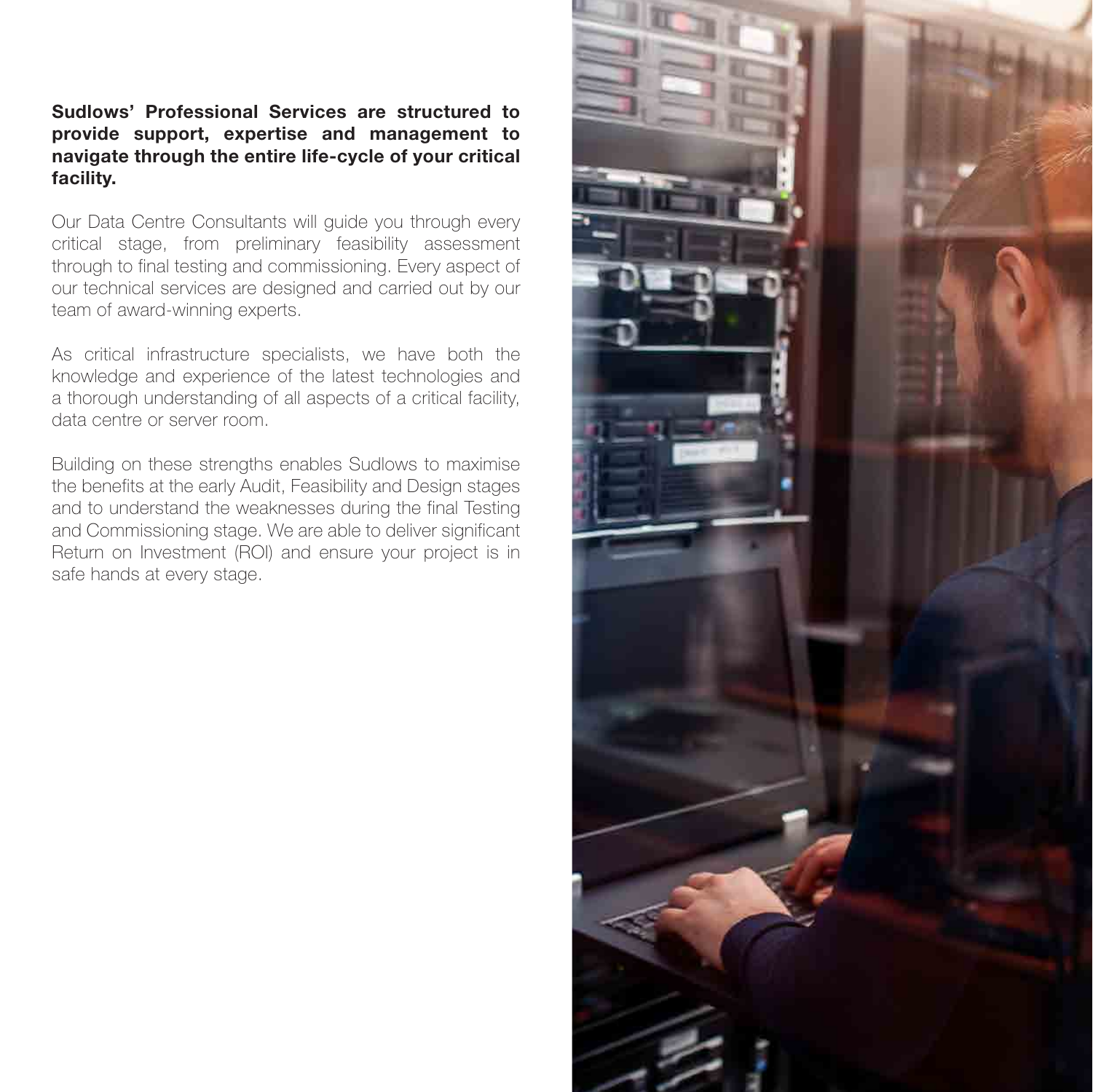## Data Centre Strategy

- Regional Market Demands & Trends 3D Facility Master Planning
- 
- Business Case Package **Cost Modelling & ROI**

Data Centre Road Map

- 
- Feasibility Review **Site Selection & Planning** 
	-

Our award-winning design and build heritage gives us a unique insight in to the full life-cycle of the data centre, providing experience to help define your build strategy.

At the start of your data centre journey there are many key factors, such as the immediate local and regional factors, which should be undertaken and analysed before you make a commitment to build or upgrade your data centre facility.

### **Feasibility Review**

Our Feasibility Review services use our experience and industry knowledge to provide a detailed and thorough assessment of the possible risks and benefits for a potential project. These can be commercial elements, such as a Return on Investment (ROI), or technological factors which affect the ability of the facility to perform and meet Service Level Agreements (SLA).

Increasingly, environmental factors are a key part of the decision-making process, requiring projects to be aligned with the organisations' ethics and commitments. To assist with this, we can provide Environmental Impact Assessments (EIA), such as CO<sub>2</sub> footprint and water usage, or more thorough life-cycle sustainability reports to enable the right solution to be delivered.

When providing feasibility services, to assist with the proposed planning of a new facility, we can assess and compare to alternatives, including the upgrade to an existing data centre or the consolidation of multiple sites.

The purpose of the detailed feasibility study is to assess the wider impact of any alteration to your critical infrastructure, often in terms of cost and risk, and to ensure this is explained and understood by all project stakeholders. This is considered one of the most important steps in shaping strategy and determining whether a new facility is both necessary and right for your business. The information within these reports is key to the progression of the project, and an important document during the initial Design and into its Design Verification phases.

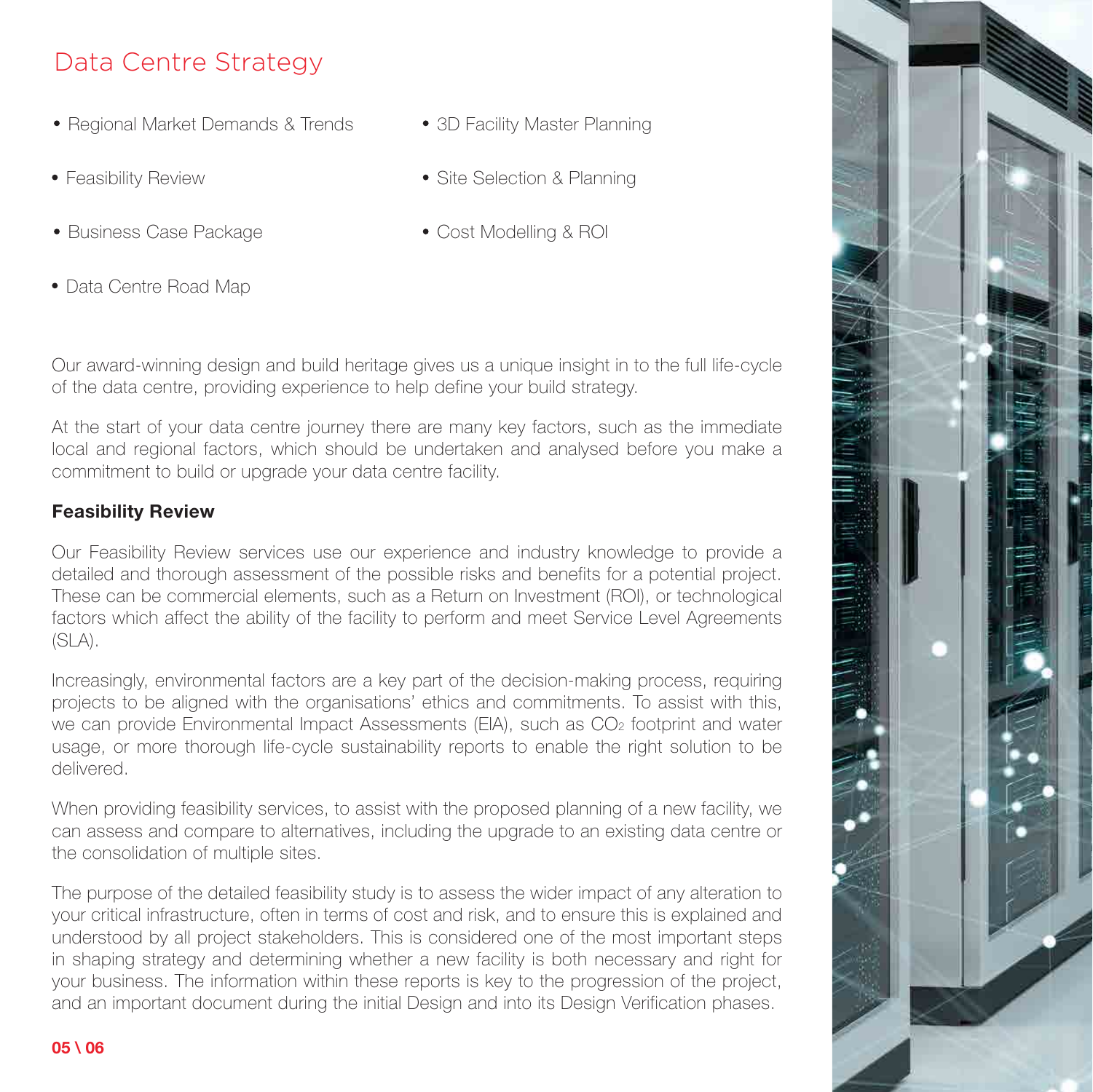

## **3D Facility Master Planning**

At the early stages our in-house team of Data Centre Designers will create and bring to life your new facility master plan in 3D images, high definition video renders and first person virtual reality tours. This will provide project stakeholders with a visualisation of how the facility and supporting MEP plant spaces will look and feel.

## **Cost Modelling & Return on Investment (ROI)**

Cost analysis goes further than just Capital Expenditure (CAPEX). Based on different technologies and efficiency, we will provide a full 10-year Total Cost of Ownership (TCO) adding in all expected Operational Expenditure (OPEX) costs.

### **Business Case Package**

Sudlows' Data Centre Consultants are able to develop the necessary documents, on your behalf, required to support business cases for new build facilities or existing facility upgrades and renovations. These are all based on technical data, commercial information and 3D animated walkthroughs which all provide a detailed visualisation of how your future facility will look.

## **Data Centre Road Map**

Sudlows will then generate your 'Data Centre Road Map', which is tailor-made for enterprise, resale or wholesale clients. During this process we consider the following key questions – How many racks? How many metres sq.? How much kW? What is the potential for future growth? Will the facility be modular or traditional? Hybrid? To install DCIM or not?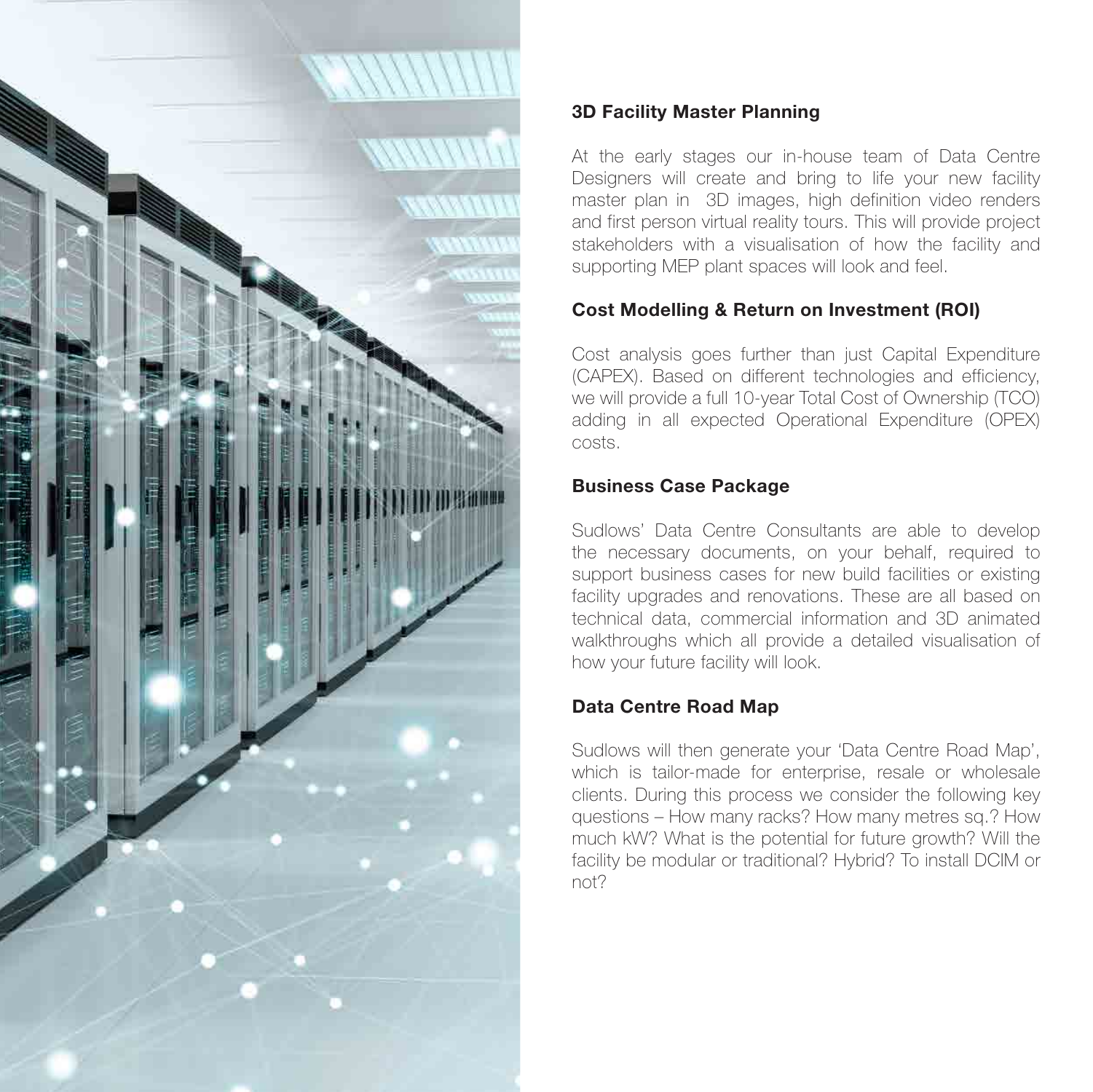## Infrastructure Audit & Operations

- 
- 
- 
- Facility Overview The Single Points of Failure (SPoF) Report
- Operating Standards Uptime Institute Gap Analysis
- FM / Operational Audits Best Practice & Energy Efficiency

For existing facilities, we will undertake a site audit and produce a comprehensive report detailing the condition of the installation and its current operation. This will be assessed against best practices, a target level of resiliency or a specific standard, e.g. Uptime Institute Tier Topology Standards.

The infrastructure audit comments on all elements of the facility, from the physical location to the specifics of the plant and equipment. As data centre specialists, a review of the configuration, type and condition of critical plant items will be undertaken including; Cooling Systems, UPS, Standby Generation, and LV/HV Distribution. In addition to this, specialist ancillary systems are also assessed; such as BMS / DCIM Systems, Security, Access Control and Fire Suppression. Finally, an assessment of the building fabric, security arrangements, and the approach to maintenance ensures that the audit process is comprehensive and complete.

During the audit, passive measurements of the environment are taken and recorded to assess the thermal characteristics of the space and identify opportunities for improvement. Where a more detailed assessment is required or where specific modifications are proposed, this can be enhanced with a full in-house CFD analysis and report which can, not only model the running condition, but also, simulate operational failures, design changes or load additions to the space.

The audit process will identify any underlying issues with the design or operation of the facility and can include a comprehensive single point of failure analysis, along with recommendations and potential options for mitigation. During the audit, a detailed assessment of the load within the space and current energy consumption will be completed and recommendations made where there are opportunities to improve the operational efficiency and reliability.

As your complete data centre specialist, our project teams are on hand to support the implementation of any recommendations made.

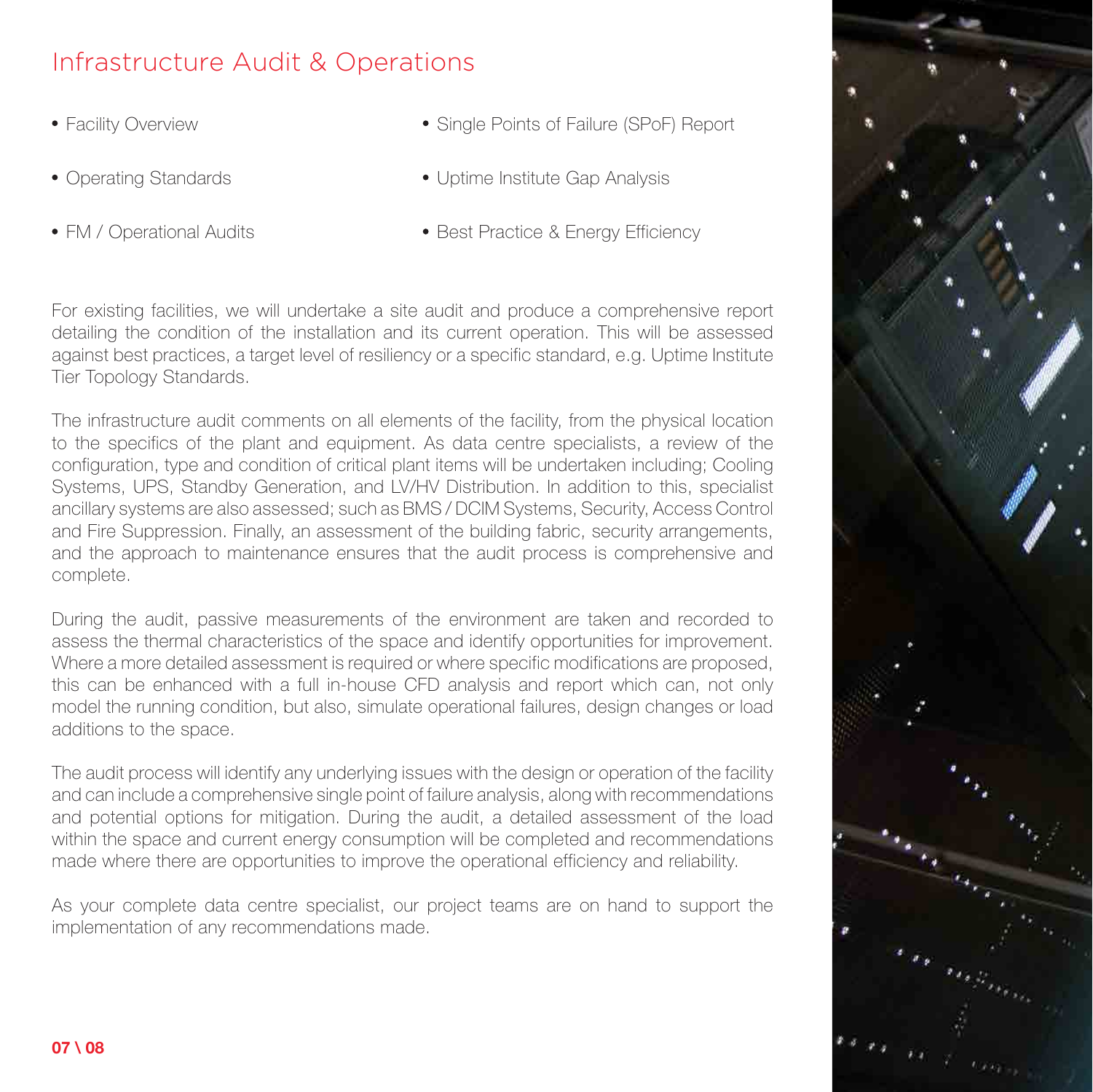

# Data Centre Design & Consultancy - The Sudlows Difference

- Practical
- Buildable
- · Manageable
- Maintainable

At Sudlows, we have taken innovation to the next level: Our award-winning standard design and consultancy methodology is enhanced by drawing upon decades of practical implementation experience as a vendor neutral data centre specialist.

Our project experience ranges from, basic 5 rack rooms to complex large 20MW co-location campuses, deploying technologies such as high density racks (20kW +), innovative cooling and IP-BUS rotary UPS systems – Sudlows has designed, installed and tested it all.

By drawing upon a wealth of practical knowledge in delivering turnkey data centres within the UK, Sudlows are able to offer a unique design and consultancy service throughout the UAE and globally.

All of Sudlows' design and consultancy appointments benefit from our real-world data centre experience, calling on our in-house expertise and understanding of the practical implementation of data centre projects.

We are able to ensure that your critical facility will be practical in design, offering a buildable solution which is easy to manage and maintain, for the full life of the facility.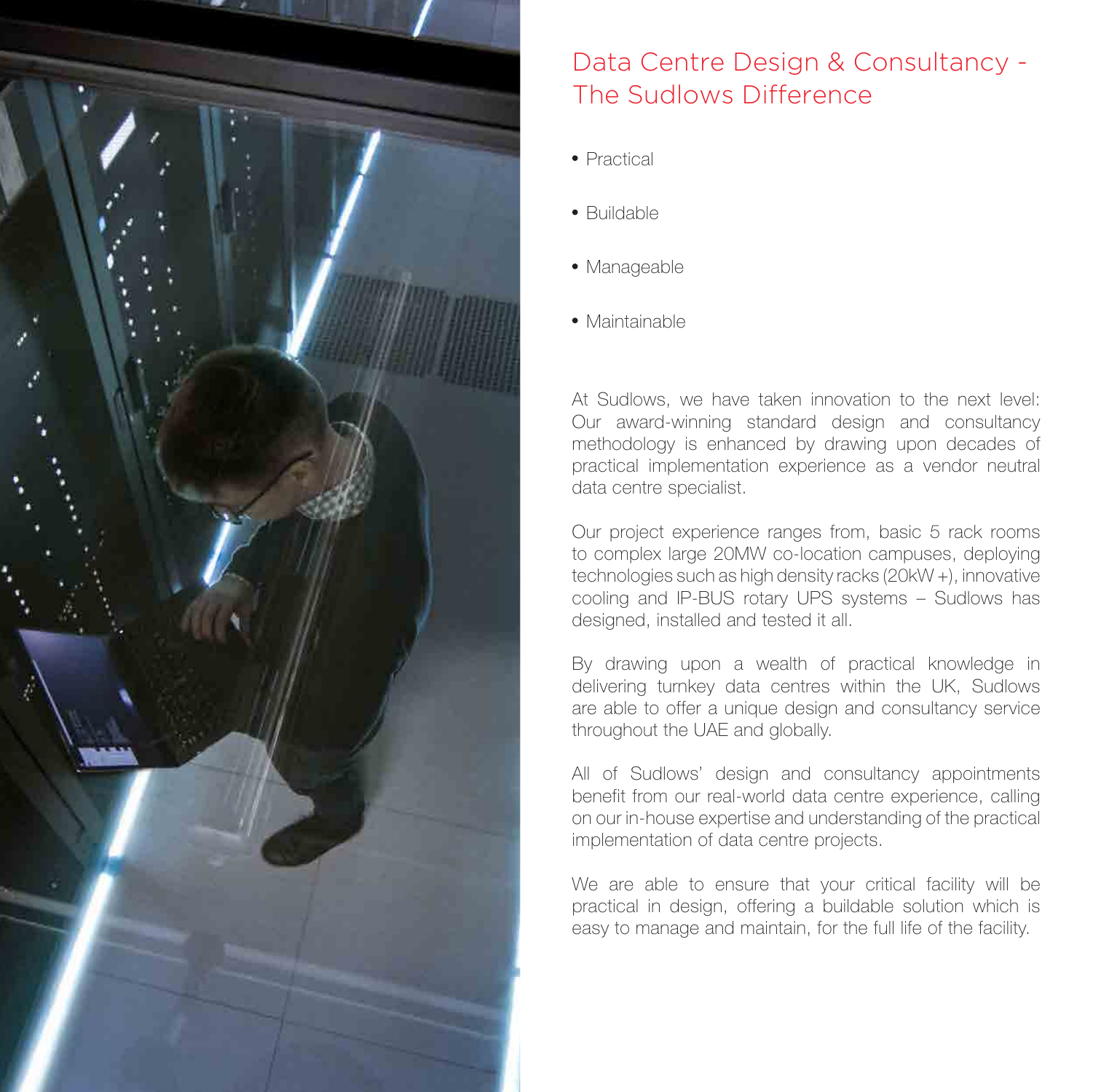## 3D Modelling/ BIM/ CFD

#### **3D Modelling**

Sudlows draft and prepare innovative and complex Mechanical & Electrical (M&E) designs on a regular basis using our extensive in-house design capabilities. This is backed up by our Computer Aided Design (CAD) Department who produce detailed 3D co-ordinated models, drawings and images to fully illustrate the design.

We integrate a design approach into all projects, which does not see physical engineering as being separate from the programme and budgetary constraints required on any project to fully satisfy customer aspirations and requirements in the early stages. Using the latest dynamic 3D modelling software, consultants and customers can fully analyse and understand data centre performance and the potential impact of our design options and solutions.

#### **BIM**

Data centres are among the most complicated and intelligent buildings on the planet, comprising of multiple disciplines and technologies to form one integrated system. The design of such a facility requires collaboration between multiple teams and BIM provides the central framework necessary to achieve this.

It is Sudlows' belief that the effective and efficient exchange of information lies at the heart of collaborative relationships, and as a company, Sudlows are committed to continuously improving to ensure a leaner and smarter delivery of projects to our customers.

Recognising the importance of BIM, Sudlows are **Level 3** compliant.

| Level 0        | 2D CAD Drafting                                   | No Collaboration                                    |
|----------------|---------------------------------------------------|-----------------------------------------------------|
| <b>Level 1</b> | 3D Concept CAD work & 2D<br>construction drawings | No Collaboration                                    |
| Level 2        | 3D CAD used throughout<br>project by entire team  | Collaboration through<br>combinable separate models |
| <b>Level 3</b> | 3D CAD used throughout<br>project by entire team  | Full collaboration on a single<br>model             |

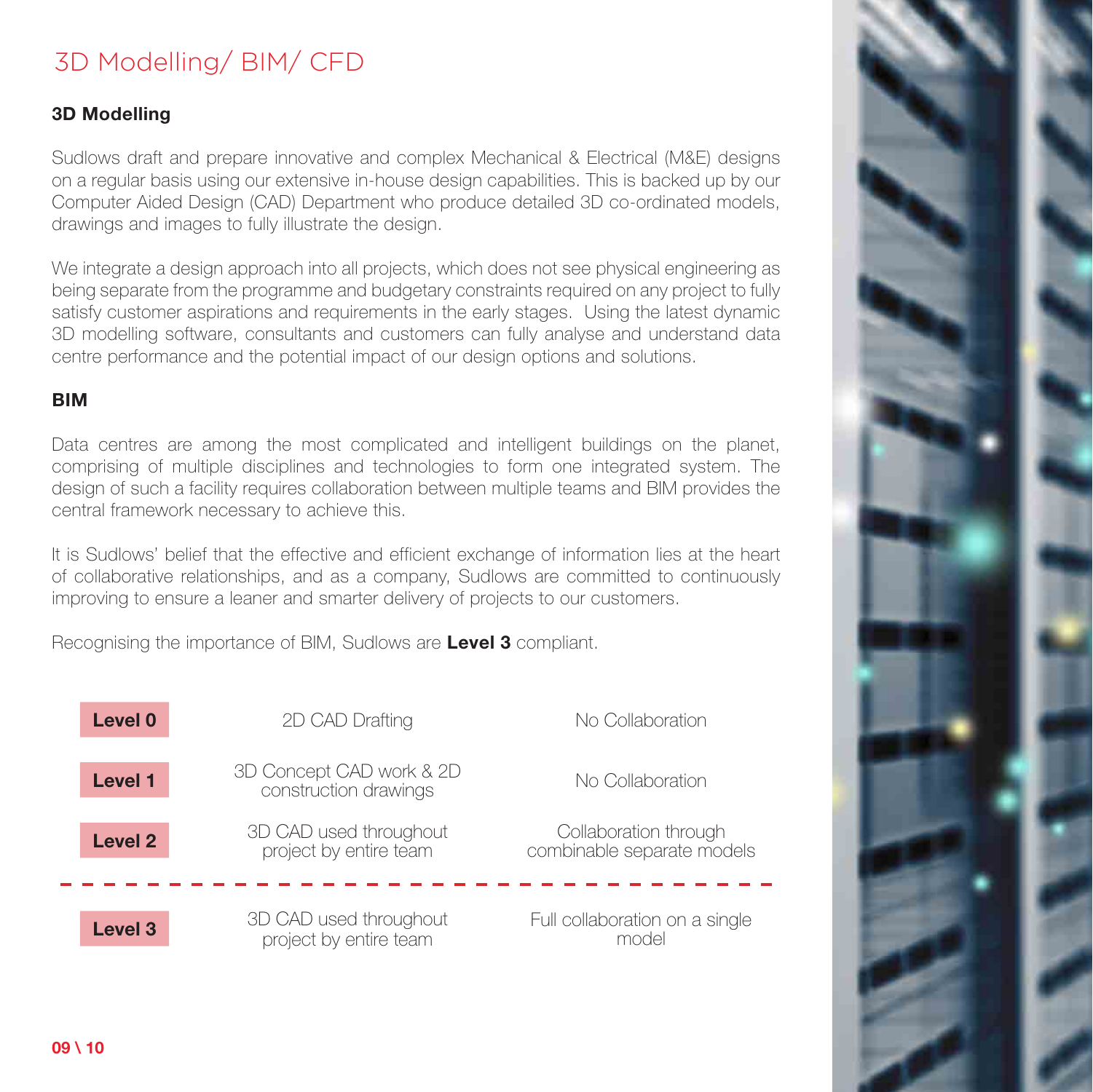

Building Information Modelling (BIM) is a collaborative way of working, underpinned by the digital technologies which unlock more efficient methods of designing, constructing and maintaining building and infrastructure assets. One key competitive advantage of BIM is its ability to promote greater transparency and collaboration between our designers and our suppliers and thereby reduce waste (procurement, process and material).

Sudlows are continually committed to the development and implementation of Building Information Modelling (BIM) capability which forms an integral part of the way we and our supply chain deliver projects.

## **CFD**

Our Design Verification teams make full use of a range of advanced analytical methods, including our own in-house Computational Fluid Dynamics (CFD), which enables us to simulate, develop and optimise the configuration of a data centre to a high level of accuracy.

Using industry leading simulation technologies, we ensure that before a facility has been constructed, the performance of its cooling architecture has been rigorously tested and modelled at millions of location points, and verified to be within specification.

By modelling the underlying physics of the data centre, CFD provides a thermal description of a facility at any running condition, providing the necessary depth of technical understanding upon which to base mission critical decisions.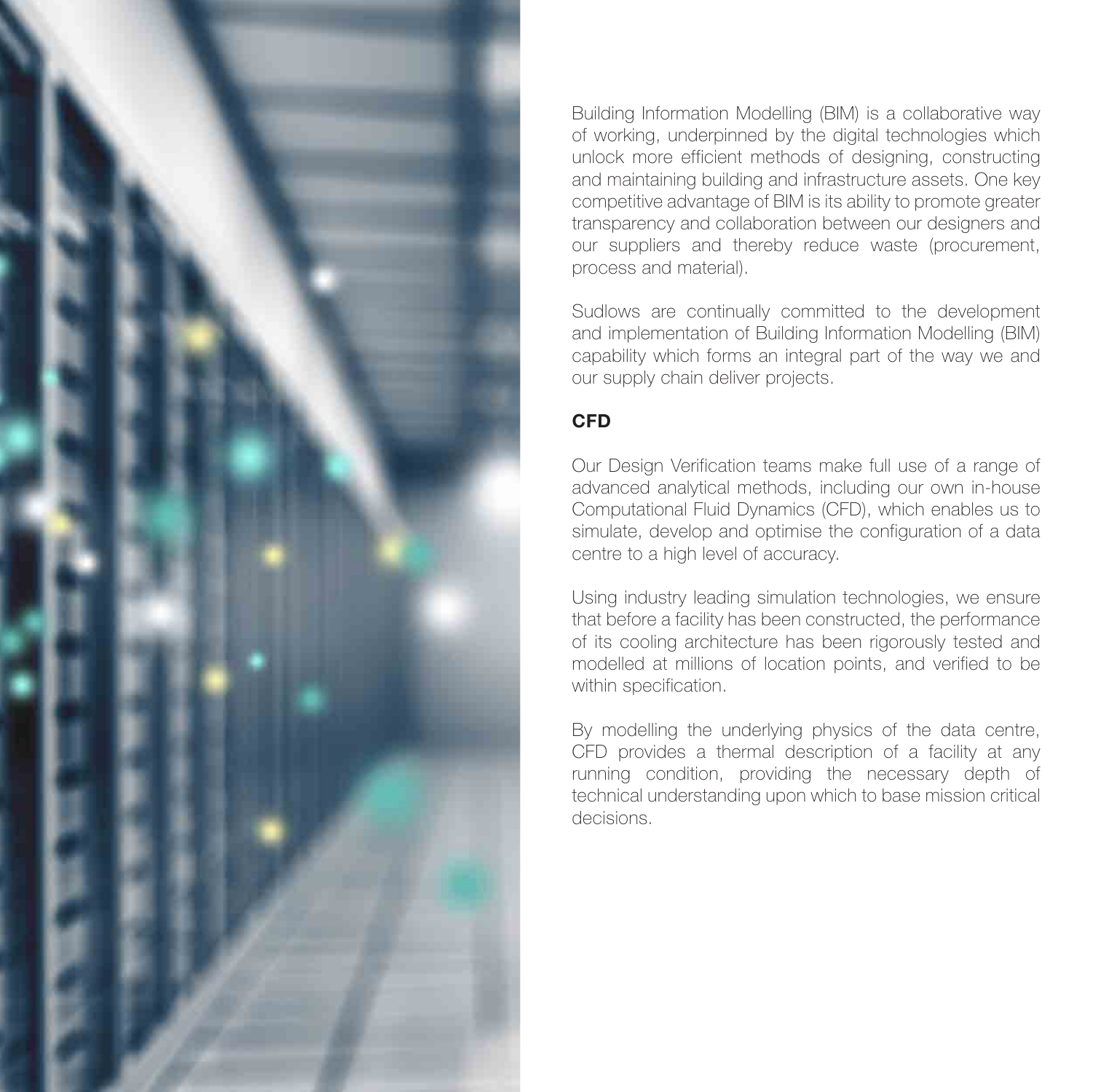## Design Peer Review

- Specification Adherence Evaluation of Buildability
	-
- Operational & Maintenance Review Enhanced CFD Modelling
- Uptime Standards and Validation

Sudlows will provide a full assessment of the proposed data centre facility to ensure all elements of the design are fit for purpose, meet the intended specification and project objectives, and are compliant to current standards and best practice.

Our expertise, and understanding of the underlying data centre technology, enables us to provide independent engineering advice at all stages of a project. This valuable insight has led us to work with numerous national and international organisations across all industry verticals.

Our Design Verification teams make full use of a range of advanced analytical methods, including our own in-house Computational Fluid Dynamics (CFD), which enables us to simulate, develop and optimise the configuration of a data centre to a high level of accuracy.



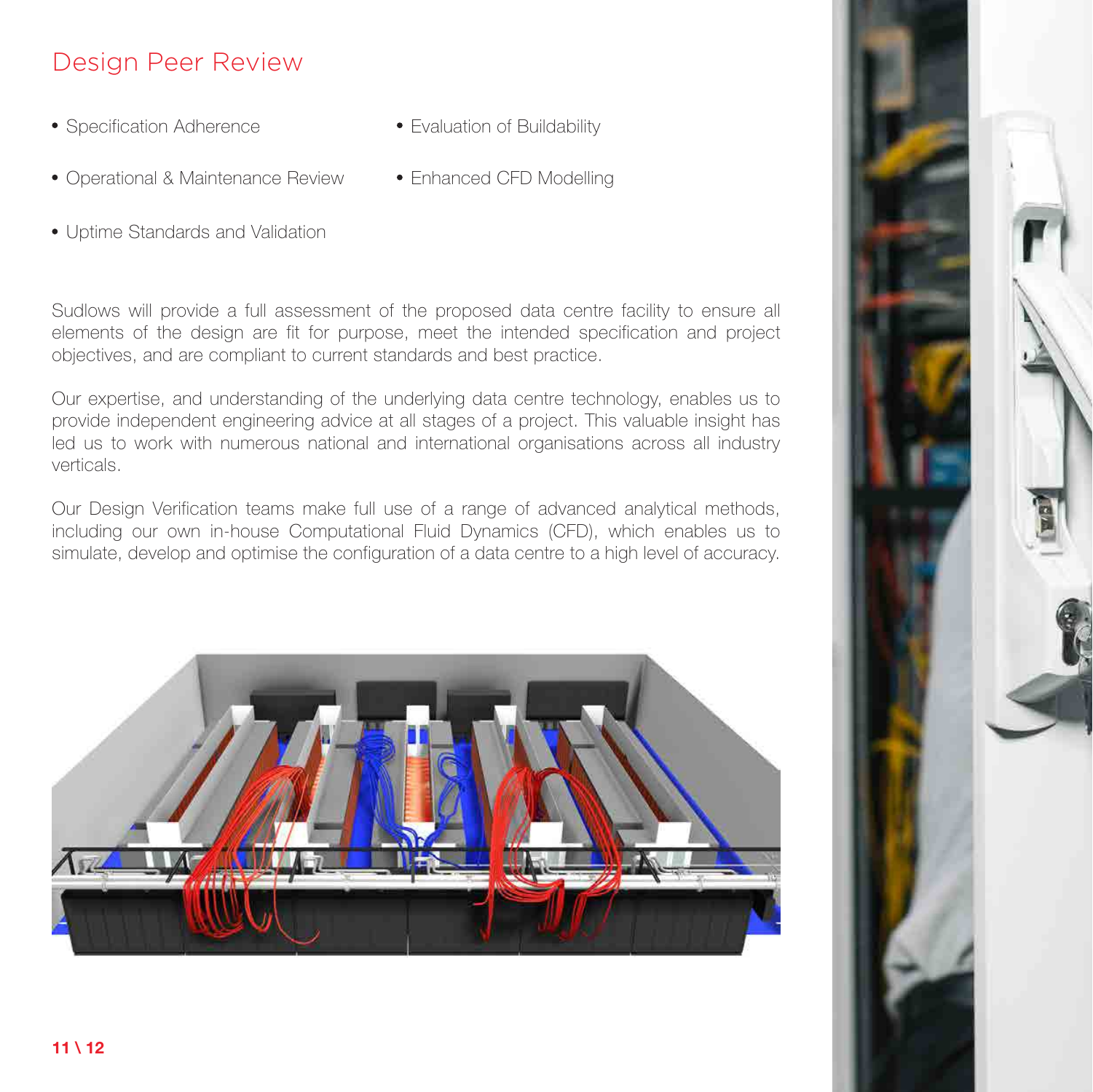

## Site Quality Assurance

- Design Drawing Review
- Technical Submittal Evaluation
- Programme Management
- Installation Quality Inspections
- Professional Snagging Reports

Working as part of the client team, we can ensure that a facility is constructed and delivered to the highest standards, and does not deviate from the approved design or installation methods.

We can act as your appointed critical infrastructure specialist and throughout the project will monitor, verify, critique and approve a contractor's technical submittals and drawings, identifying any deviations or performance limiting factors where they exist, in order to mitigate risk.

Our highly qualified team of Uptime Institute Accredited Tier Designers and experienced Project Managers work closely with your project stakeholders to create a structured and detailed programme that will deliver the commercial and technical objectives of the project.

With exacting planning and co-ordination, we will ensure projects run as expected against the delivery programme and are aligned with project budgets. This supports the envisaged business case and in turn, delivers the anticipated commercial benefits.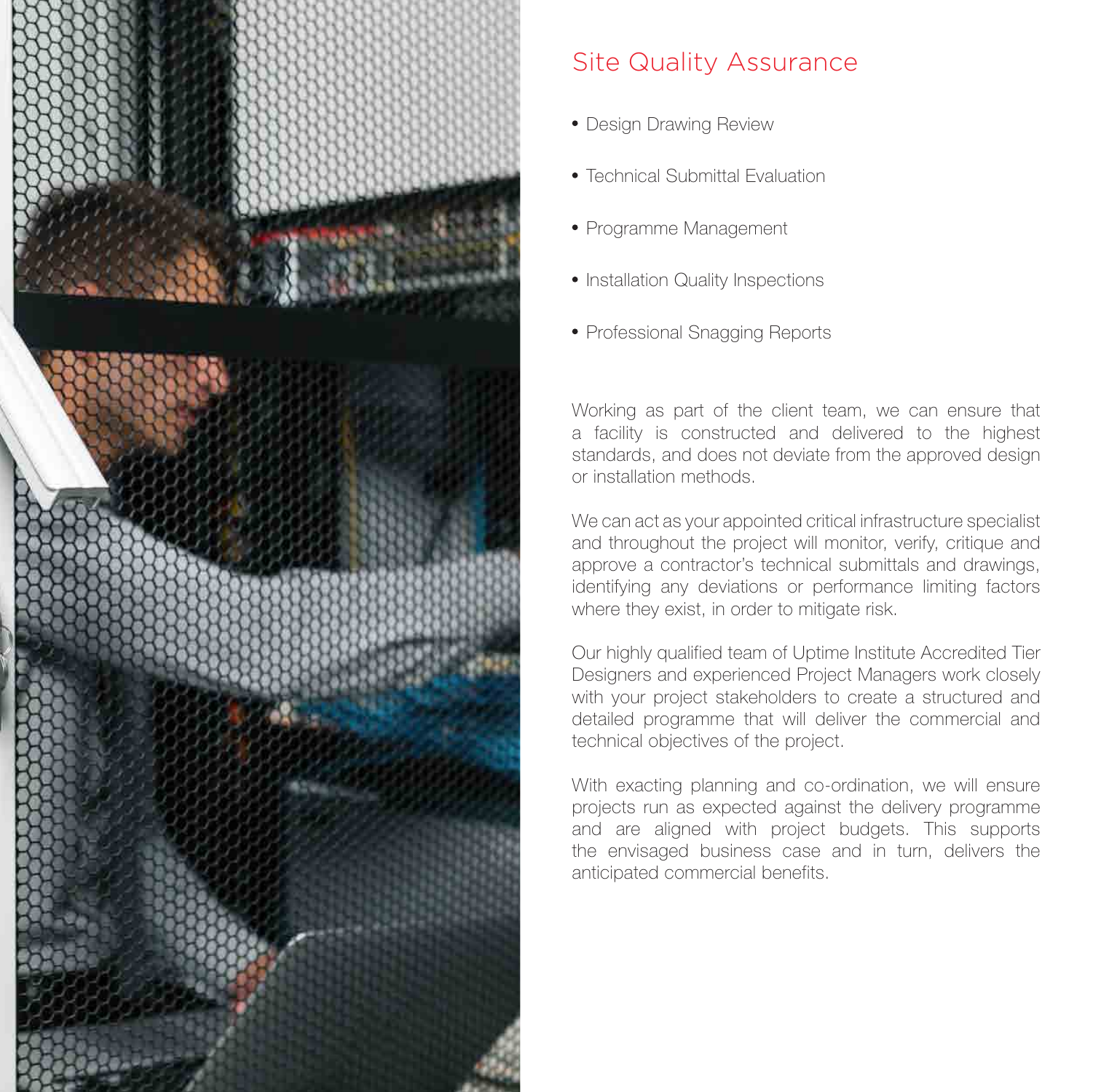## Testing & Commissioning Management

- 
- Switching and Simulation **Monitor** Monitor, Record and Report
- 
- Test Script Development Systems Acceptance Test (SAT)
	-
- Integrated Systems Testing (IST) ASHRAE Levels L1, L2, L3, L4, L5

Following on from the systems commissioning stage, our independent testing and commissioning teams can provide extensive and industry leading Systems Acceptance Testing (SAT) and Integrated Systems Testing (IST) including a clear and detailed sequence and programme.

The SATs first verify that the equipment has been installed correctly, as designed and in-line with the manufacturer's recommendations. They then test performance and capacity within both the design load and, if applicable, any acceptable overload condition.

The IST then tests the data centre as a full and complete system, and is the ideal opportunity to ensure that everything is operating correctly before being handed over to the client. The IST will push the data centre to its design limits in terms of capacity, maintainability, and fault tolerance. If the facility should tolerate a generator failing to start we will simulate it, likewise, if the chillers are designed to be maintained live, we will demonstrate it.

Ultimately, the IST is the foundation for future confidence, ensuring the facility will operate as intended even when pushed to the limit.

We will plan, undertake, and record testing independently from the project delivery teams. Alternatively we can act as a client's representative, or independent witness, where testing is being co-ordinated and demonstrated by others.

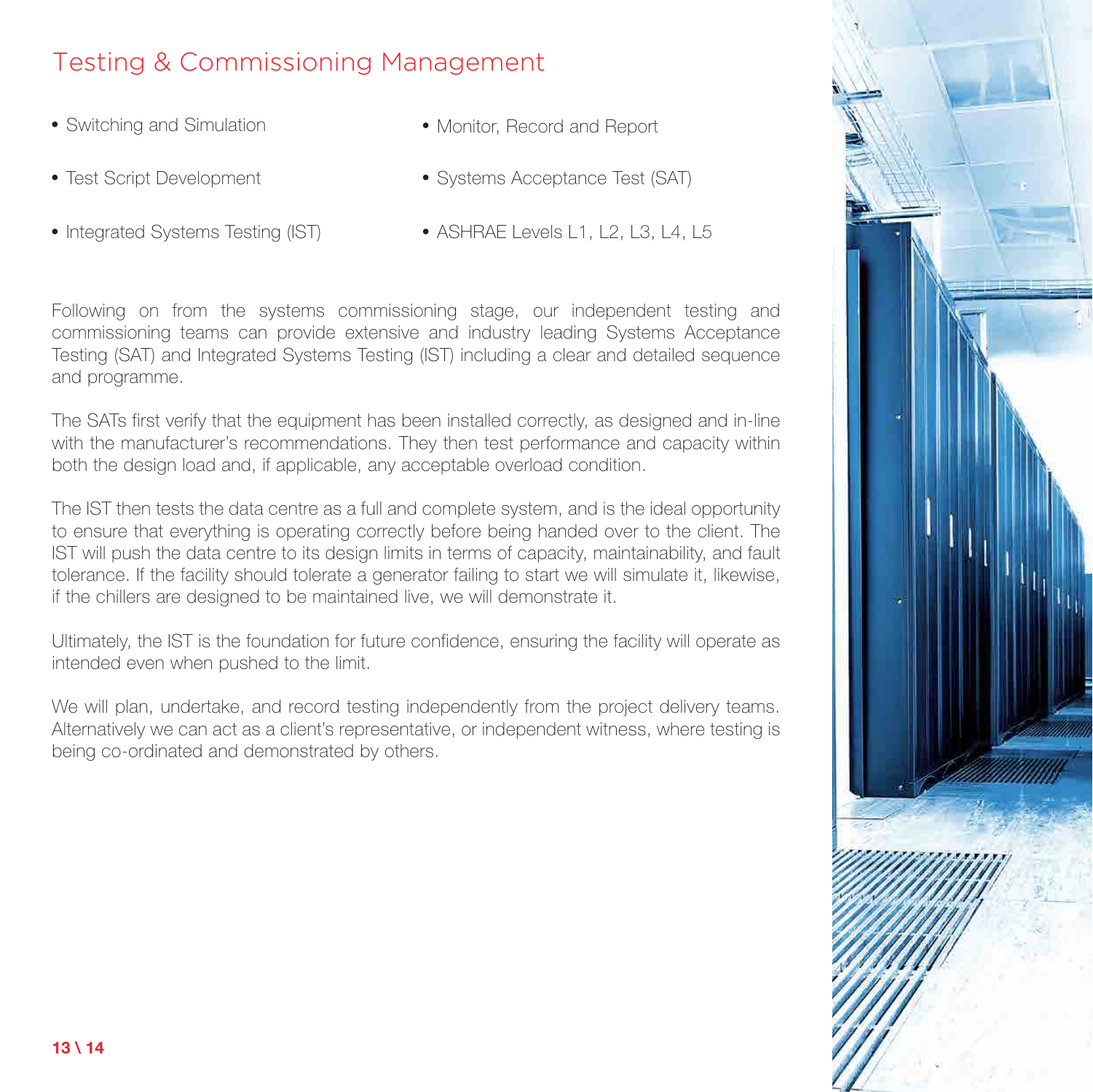

# Technical Documentation and Data Centre Operation

- Operating & Maintenance (O&M) Manuals
- Standard Operating Procedure Manuals (SOP)
- Emergency Operating Procedures (EOP)
- Maintenance Operating Procedures (MOP)
- Training
- Global Operations
- Site Operational Procedures

Having successfully delivered over 100 data centres, Sudlows is in a prime position to provide a bespoke 'Soft Landings' programme, complete with a quality handover. Sudlows always implement and deliver a thorough aftercare plan to ensure that our customers are satisfied with the future demands of their procured service.

Even the most resilient data centre design is at risk of failure, simply from the day to day operations. That is why it is of upmost importance that your data centre has specific operating and maintenance manuals which relate to your infrastructure, facilitating the operations team to run the data centre successfully and ensuring high availability to your systems.

Training is tailored to our client's specific needs. Early in the programme we begin the arrangements for ensuring adequate training is given to staff and any third parties involved in the ongoing function of the facility. Our 'Soft Landings' approach means our client receives all necessary documentation, training, programme benefit realisation and future managed services options.